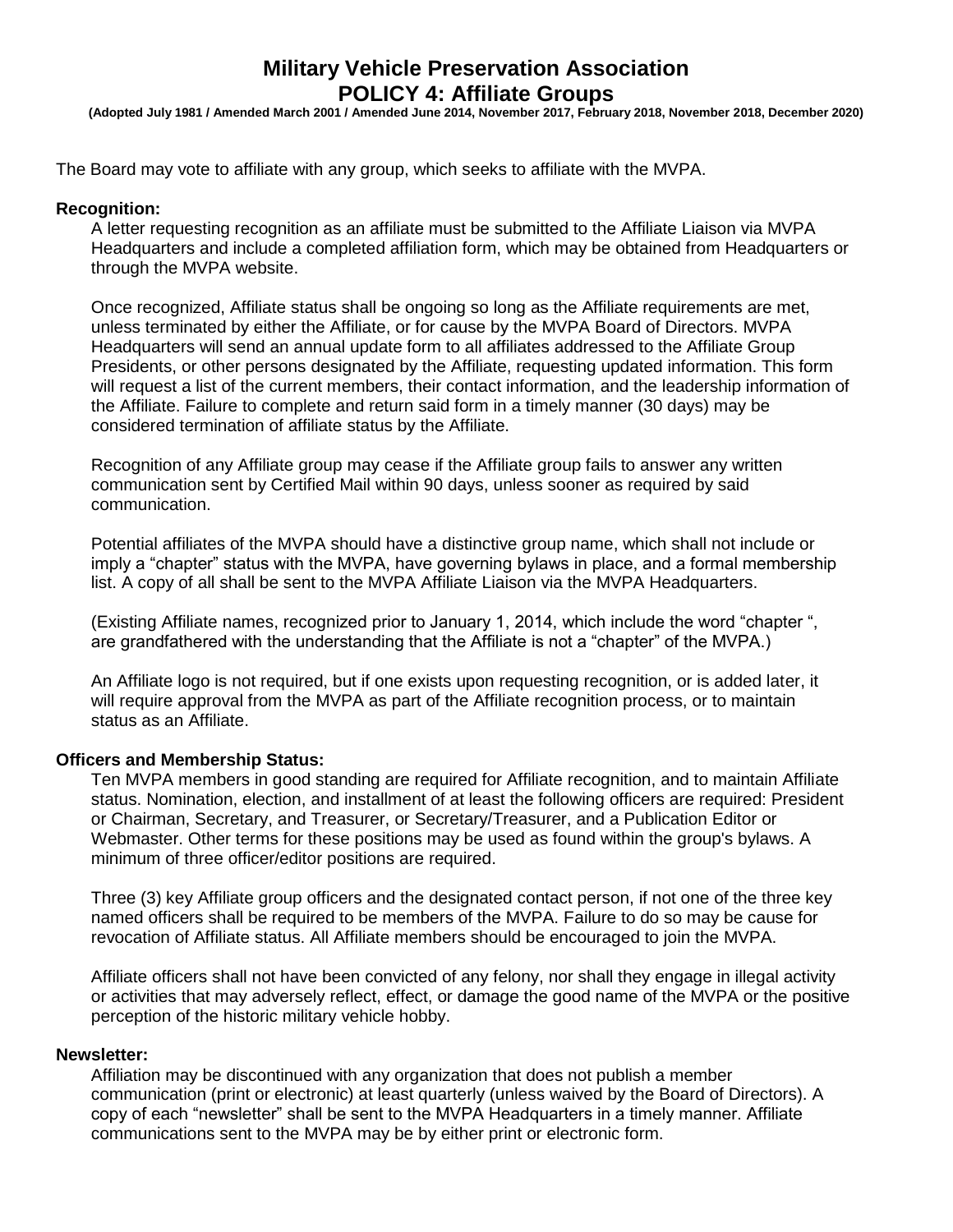The Affiliate newsletter editor and/or webmaster shall be considered the person(s) responsible and accountable for all content in the Affiliate newsletter, website, and/or electronic communications. It shall be the responsibility of the newsletter editor and/or webmaster to verify the accuracy of any and all material relating to the MVPA, its officers, Board of Directors, and policies. Failure to do so may result in the suspension or revocation of Affiliate status as deemed appropriate by the MVPA Board of Directors.

# **Finances:**

No Affiliate group shall create any financial liability, nor shall it enter into any contracts affecting the MVPA, or its interests, without the express written consent of the Board of Directors. Said consent will then be granted only on a case-by-case basis. Affiliate groups shall not hold, nor shall they cause, the MVPA to be held financially or otherwise liable in any way for their actions or lack of it.

Such Affiliate groups shall make available to its members, and the MVPA, a financial statement upon request. Such a MVPA request may only be made when there is a planned or current interaction between the MVPA and the Affiliate, such as, but not limited to, co-sponsored activities.

# **Legalese:**

The MVPA may enter into contracts with Affiliate groups for the purpose of conducting conventions or other activities.

Unsafe acts, acts that may cause liability, or acts of a political nature by the Affiliate group that may cast the MVPA, or the historic military vehicle hobby, in an unfavorable manor may be grounds for revocation of the Affiliate status or recognition of any special events. The MVPA Board of Directors shall be the sole judge of such unfavorable conduct.

The MVPA Board of Directors shall retain the right to revoke affiliation with any group which has ties of affiliation with any organization that creates conditions not in the best interest of the MVPA.

The Board of Directors shall be the judge of the best interest of the MVPA.

Any and all Affiliate activities which use the MVPA logo, name, description, or variation thereof, shall advise the Affiliate Liaison within a reasonable time period in advance of such activity. MVPA permission granting such use is not automatic and notice of use shall be given for each activity. **(See Policy # 18 – MVPA Trademark and Logo Usage.)**

### **Benefits:**

**Advertising:** An Affiliate group in good standing will receive a 50% discount on History in Motion display advertising of events they host pertaining to military vehicles. Limit one ad per issue. Payment must accompany the camera-ready copy, which must comply with all History in Motion advertising guidelines in effect at the time of ad publication.

**Membership List:** An Affiliate group in good standing may request a list of MVPA members for purposes of membership recruiting and event promotion.

**Group Listing:** An Affiliate group in good standing will be listed in the "Affiliate Section" of each History in Motion, to include the group's meeting schedule, and President and Newsletter Editor/Webmaster contact information.

**Convention Table:** An Affiliate group in good standing may be provided a promotional table at each MVPA convention, at no charge, to share the group's activities and recruit new members. Sales are not permitted, except for novelty items that contain the group's logo. The MVPA will be provided, upon request, a promotional table/space, at no charge, at any Affiliate activity to share MVPA news, recruit new members, or sell MVPA Supply Room items.

**Event Listing:** An Affiliate group in good standing may have their military vehicle events listed in